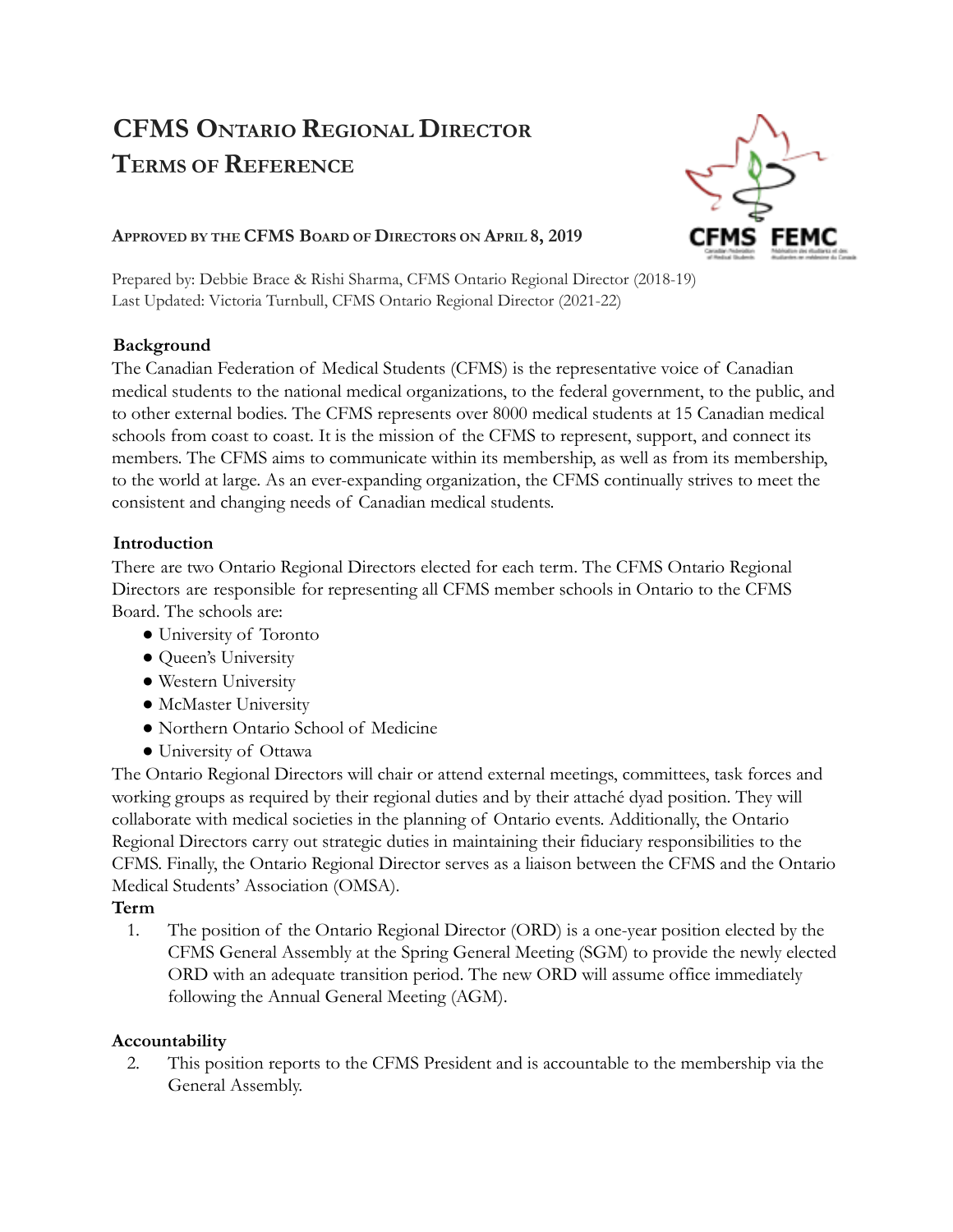- 3. Positions/committees that report to this position:
	- 3.1. Relevant roundtable as per assigned dyad partnership.
- 4. Each Ontario Regional Director works in collaboration with their assigned dyad partner to connect them with their assigned Roundtable. In certain circumstances, the Ontario Regional Director may take on other roles within their dyad portfolio. In those cases, they would report to their dyad partner.

#### **Responsibilities**

- 5. Connect: The Ontario Regional Directors will
	- 5.1. compile a post-report after all external meetings that highlights all pertinent information.
	- 5.2. facilitate teleconferences between Ontario member school presidents and CFMS representatives. The minutes of these meetings will be stored and reported to the CFMS Board when required.
	- 5.3. meet and discuss important matters with other Regional Directors and CFMS Board members during monthly teleconference calls, tri-annual in-person board meetings, and during the bi-annual CFMS General Meetings.
	- 5.4. fulfill their attaché dyad position in chairing the respective portfolio's roundtable to enable bilateral communication with representatives from every CFMS member school.
	- 5.5. foster strong relationships and open communication with Ontario medical students and medical student societies in Ontario.
	- 5.6. make themselves available to connect with medical students from member schools to provide guidance and support to the best of their ability.
	- 5.7. facilitate communication between CFMS Board and the OMSA.
	- 5.8. facilitate collaboration between the CFMS and the OMSA.
	- 5.9. prioritize promoting diversity and equity in all aspects of Federation business and aspire to provide a safe, supportive and inclusive community for all members, volunteers, staff and partner organizations.
- 6. Support: The Ontario Regional Directors will
	- 6.1. provide support and guidance for their assigned dyad positions and fulfill the role of their dyad partner in their absence.
	- 6.2. execute certain operational tasks as directed by the CFMS President.
	- 6.3. support the organization of the AGM and/or Spring General Meeting when held in the Ontario region.
	- 6.4. ensure adequate transition of the incoming Ontario Regional Directors following elections at the AGM.
	- 6.5. support the organization of the annual Ontario Medical Student Weekend (OMSW).
- 7. Represent: The Ontario Regional Directors will
	- 7.1. serve as one of the designated spokespersons for the Federation and interact with CFMS stakeholders as directed by the attaché dyad Director/Vice President. 7.2.